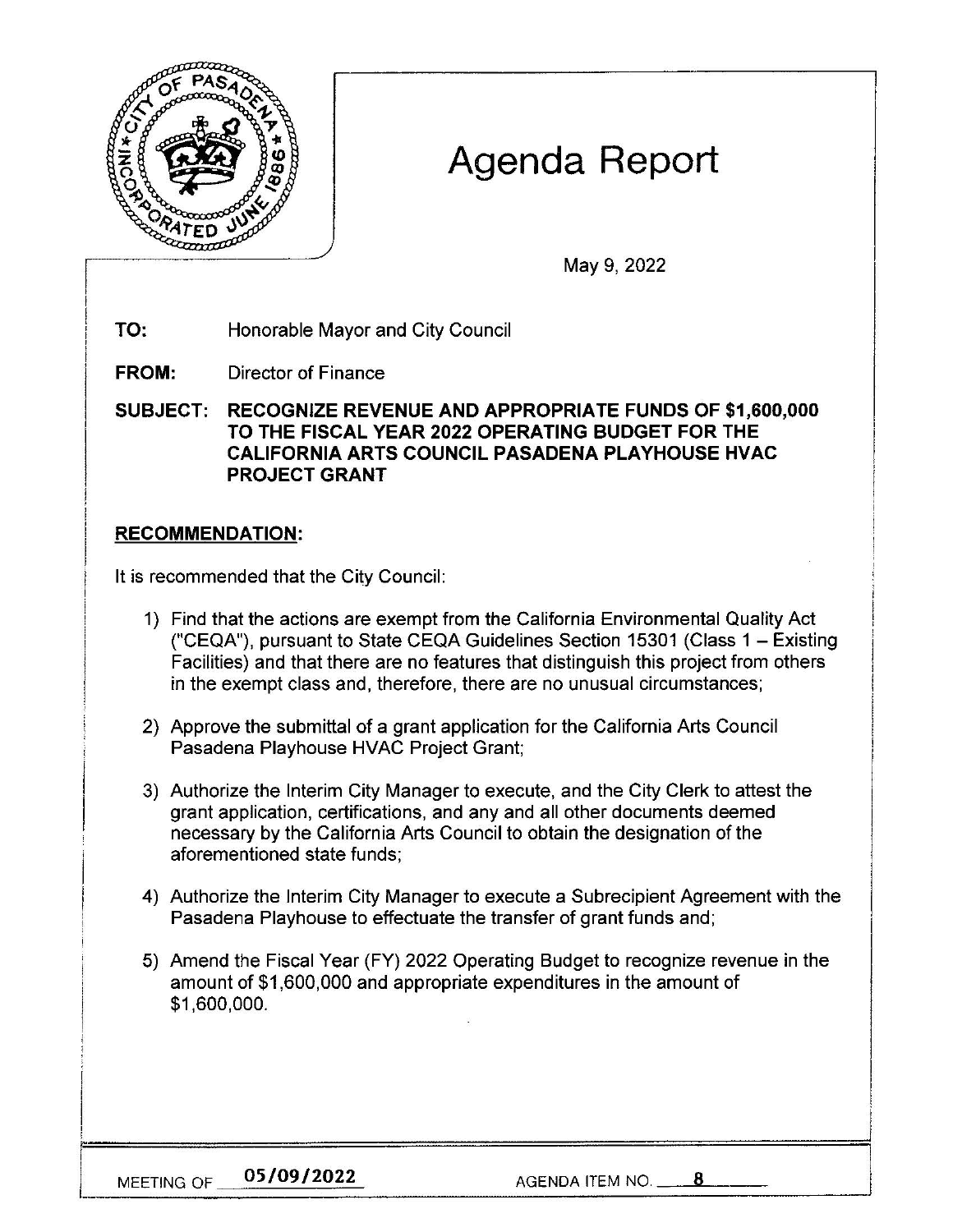California Arts Council Pasadena Playhouse HVAC Project Grant Application Approval May 9, 2022 Page 2 of 3

## **BACKGROUND:**

The Fiscal Year 2022 Budget for the State of California includes an earmark by Assemblymember Chris Holden in the amount of \$1.6 million to support the Pasadena Playhouse HVAC Project. While it was initially thought that the funds would be distributed through the California Arts Council directly to the Pasadena Playhouse, Senate Bill 170, a Budget Bill, defined the grant as a pass-through from the City of Pasadena to the Pasadena Playhouse.

The Pasadena Playhouse began planning in 2021 and started work in early 2022. The project is planned to be completed well in advance of the September 30, 2023 deadline imposed by the California Arts Council.

#### **COUNCIL POLICY CONSIDERATION:**

Approval of the recommended actions will fund and support the modifications and modernization of the Pasadena Playhouse HVAC equipment. It will also maintain fiscal responsibility and stability for sustaining grant funding opportunities.

#### **ENVIRONMENTAL ANALYSIS:**

The actions proposed herein are exempt from the California Environmental Quality Act (CEQA) pursuant to State CEQA Guidelines Section 15301 (Class 1 - Existing Facilities). Class 1 exempts from environmental review "the operation, repair, maintenance, permitting, leasing, licensing, or minor alteration of existing public or private structures, facilities, mechanical equipment, or topographical features, involving negligible or no expansion of existing or former use." The proposed actions would provide for grant funding for upgrades to the Pasadena Playhouse HVAC system. There would be no expansion of use or capacity of the Pasadena Playhouse. There are no features that distinguish this project from others in the exempt class and, therefore, there are no unusual circumstances.